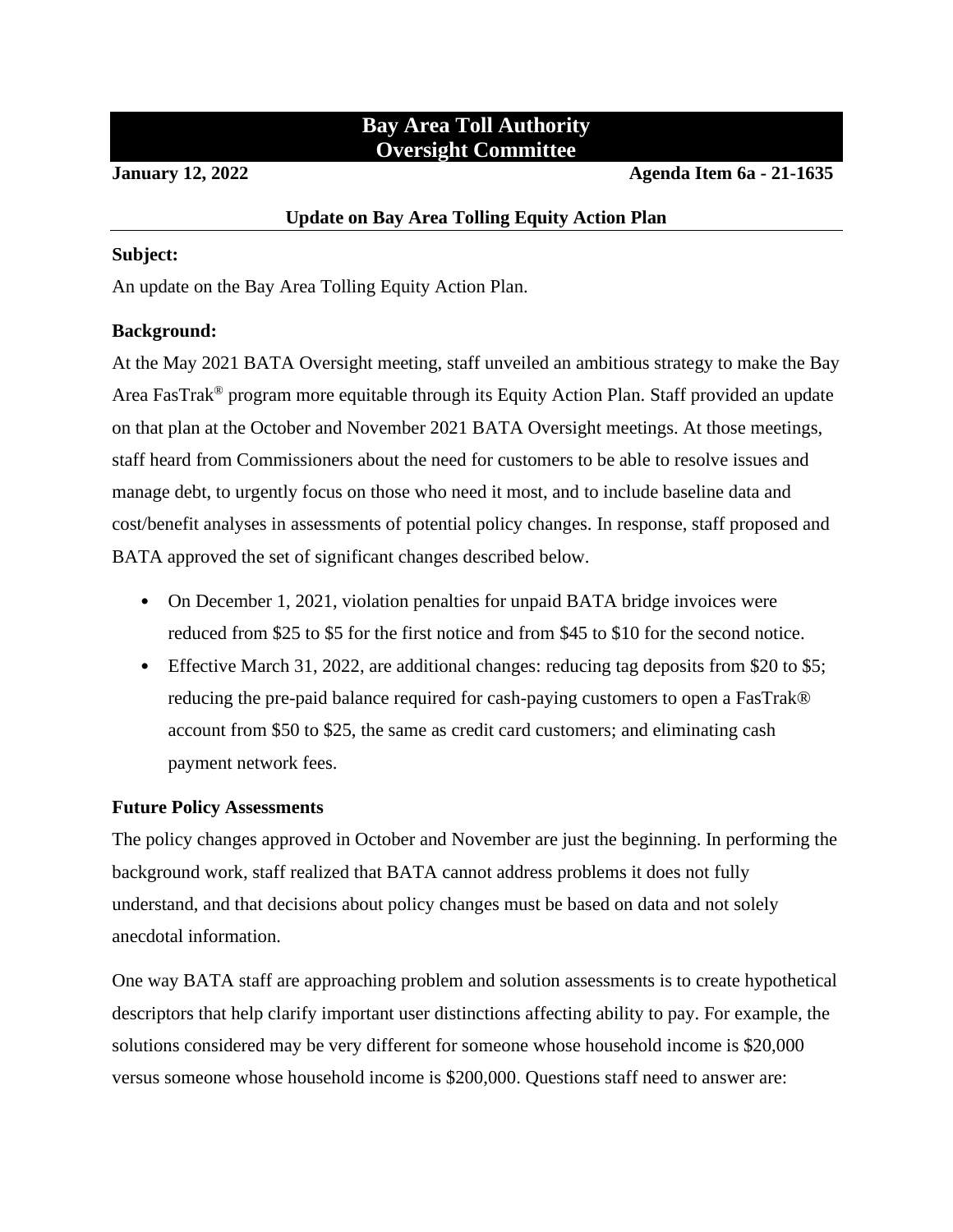- How are we defining problematic unpaid tolls/violations/penalties?
- Who are we trying to serve?
- Who is having the most difficulty?
- What are the main reasons for the accumulation of unpaid tolls and violations/penalties?
- What data-based actions can be taken in the short and long term to address the problem?

While much of the research can be compiled from data from the Regional Customer Service Center (RCSC) as well as Census data, some information can only be gleaned by talking to affected individuals and trying to better understand their answers to our questions. For example:

- Why are they not paying?
- Can they not afford to pay at all or can they not afford it temporarily?
- Did they forget to pay, or are they choosing not to pay?
- Are there barriers to entry?
- Do they have a credit or debit card for an auto-reload account?
- Do they have access to Cash Payment Network locations?
- Are they aware of Cash Payment Network locations?

While hard data collection can be done more quickly, community engagement is more time consuming. Staff now has a consultant on board from the MTC Equity Bench to conduct the community engagement, and they are working on developing tactics to reach people.

Over the coming months, staff will return to this Committee to report on the impacts of the reduced violation penalties, share findings from the data analysis and community engagement and proposed policy changes to address the most pressing issues identified through both. We expect this to be a staged process, where some solutions can be developed and pursued earlier than others, but establishing priorities will aid in sequencing efforts and outcomes.